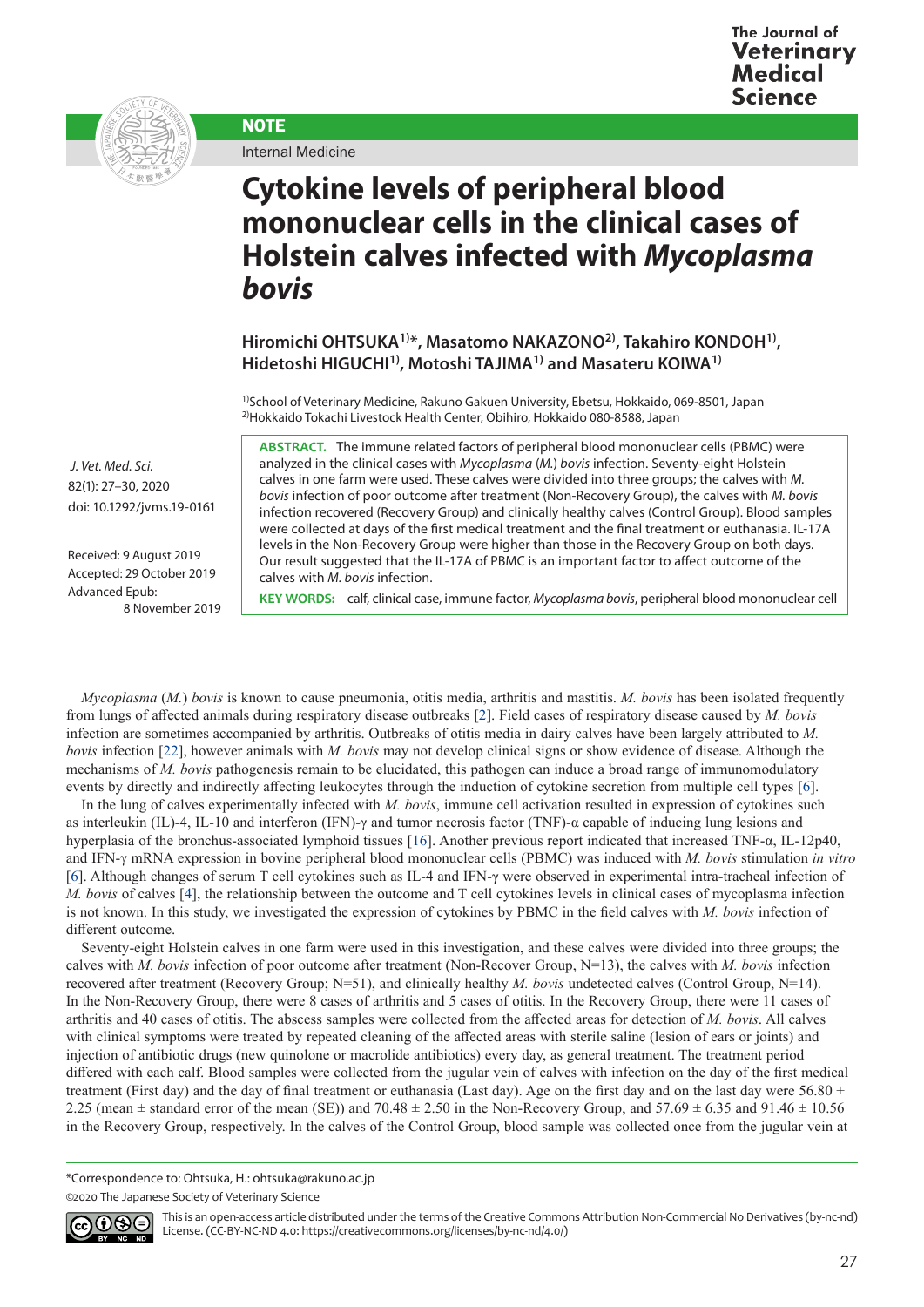$56.40 \pm 7.15$  days of age. Disappearance of symptoms such as fever, loss of appetite, ear drooping, or lameness was considered to be recovery from disease. Cases with exacerbation of symptoms were considered as having a poor outcome. The procedures used in the present study were performed in accordance with the principles and guideline for animal use set by the Animal Experiment and Care Committee of Rakuno Gakuen University, Ebetsu, Japan.

Blood samples were collected from the jugular vein into EDTA-2 potassium containing tubes for the analysis of cytokine mRNA expression of the peripheral blood mononuclear cells (PBMC), as well as counts of total white blood cells (WBC) and lymphocytes. Cell counts were determined by a blood cell counter (pocH-100iV Diff, Sysmex Co., Kobe, Japan).

In order for mRNA isolation and cDNA synthesis, SuperPrep cell lysis & RT kit for qPCR (TOYOBO, Ltd., Osaka, Japan) were used.  $2 \times 10^6$  cells of each sample were mixed with 50  $\mu$  of cell lysis mixture (including gDNA remover) and reacted for 5 min before adding the stop solution. Then 8 *µl* each of lysis mixture was added into 32 *µl* of reaction solution. cDNA was synthesized by using PCR. Real-time PCR was performed using THUNDERBIRD SYBR qPCR Mix (TOYOBO, Ltd.) on an ABI prism 7300 Sequence Detector (Applied Biosystems, Foster City, CA, USA). The following genes were selected for analysis: β-actin, mRNA expression of IL-2, IL-4, IL-12p40, IL-17A, IL-21, IFN-γ, IL-17 receptor (R) A, CCL3 and CCR5 in PBMC. Primers were designed using the publicly available web based Primer3 program and are listed in Table 1. The Ct values define the threshold cycle of PCR, at which amplified products were detected. The final quantification of immune related molecule mRNA was carried out using the comparative CT (threshold cycle) method. This method was used after a validation experiment, which demonstrated that the efficiencies of the target and reference (β-actin) genes were approximately equal. The final quantification of immune related molecule mRNA was carried out using the comparative CT (threshold cycle) method as reported previously [[13](#page-3-5)]. The calibrator samples used in this study were those with the lowest amount of mRNA for each gene of all the samples used for the respective mRNA. The presence of *M. bovis* was detected as previously reported [\[8](#page-3-6)].

Statistical analysis for each parameter was performed using Tukey-Kramer test in order to determine the differences among the three groups for each parameter. The differences were considered significant at  $P<0.05$ . Data were expressed as mean  $\pm$  standard error. For all immune factors, multiple regression analysis was performed using "no-effect of treatment" as an objective variable in the calves with Mycoplasma infection.

Table 2 shows the result of comparative levels of immune factors and counts of leukocytes among three groups. The mRNA levels of IL-17A, IFN-γ and CCR3 in the two groups with mycoplasma infection were significantly lower compared with the Control Group at both the First and Last days. Significantly higher mRNA levels of IL-17A were found in the Non-Recovery group compared with the Recovery Group at both days. The IL-17RA mRNA levels in the Recovery Group were significantly lower than those in the Control Group at both days. However, the differences in the other factors between the groups with mycoplasma infection were not significant, and neither group showed a significant difference compared with the Control Group (*P*>0.05) (Table 2). There were significant differences in leukocyte count among the Recovery Group (109.39  $\pm$  7.00, 139.90  $\pm$  9.16  $\times$  10<sup>2</sup>/ $\mu$ *l*), the Non-Recovery Group (175.15  $\pm$  34.26, 219.15  $\pm$  51.36  $\times$  10<sup>2</sup>/ $\mu$ *l*) and the Control Group (89.70  $\pm$  8.34  $\times$  10<sup>2</sup>/ $\mu$ *l*) at both the First and the Last days (respectively; *P*<0.05). Lymphocyte count in the Recovery Group (34.31  $\pm$  1.53, 34.46  $\pm$  1.05  $\times$  10<sup>2</sup>/*µl*) and

| Gene             | Accession number | Product<br>length | Primer designation | Sequence $(5'$ -3')          |
|------------------|------------------|-------------------|--------------------|------------------------------|
| $IL-2$           | NM 180997.2      | 113               | Forward            | AACCTCAACTCCTGCCACAAT        |
|                  |                  |                   | Reverse            | TCATTGTGTTCCCCGTAGAGC        |
| $IL-4$           | NM 173921        | 117               | Forward            | GCCCCAAAGAACACAACTGA         |
|                  |                  |                   | Reverse            | GAGATTCCTGTCAAGTCCGC         |
| IL-12 $p40$      | NM 174356.1      | 101               | Forward            | CACCCCGCATTCCTACTTCT         |
|                  |                  |                   | Reverse            | TGACTTTGGCTGAGGTTTGG         |
| $IL-17A$         | NM 001008412.2   | 138               | Forward            | <b>ATCTCACAGCGAGCACAAGT</b>  |
|                  |                  |                   | Reverse            | GTGGGATGATGACTCCTGCC         |
| $IL-17RA$        | XM 010827963.1   | 97                | Forward            | <b>TTCAGCAGCTGCCTCAACG</b>   |
|                  |                  |                   | Reverse            | GGGGCGTATGGTCTTCATTG         |
| $IL-21$          | NM 198832.1      | 144               | Forward            | CAGCTCCAGAAGATGTAAAGAGAC     |
|                  |                  |                   | Reverse            | <b>TGGCAGGTAGTTTCCTCTTCA</b> |
| IFN- $\gamma$    | NM 174086        | 108               | Forward            | TCAAATTCCGGTGGATGATCT        |
|                  |                  |                   | Reverse            | <b>CTTCTCTTCCGCTTTCTGAGG</b> |
| CCL <sub>3</sub> | NM 174511.2      | 117               | Forward            | <b>CTGACGCTCAAGCCCACACT</b>  |
|                  |                  |                   | Reverse            | CGCCAAATGGTGCCGAGAAG         |
| CCR <sub>5</sub> | NM 001011672.2   | 90                | Forward            | GGCTCCCTACAACATCGTCC         |
|                  |                  |                   | Reverse            | GCTTGGTCCAGCCTGTTAGA         |
| $\beta$ -actin   | NM 173979.3      | 76                | Forward            | CCCAGATCATGTTCGAGACC         |
|                  |                  |                   | Reverse            | GAGGCATACAGGGACAGCAC         |

**Table 1.** Primers used for real-time PCR expression analysis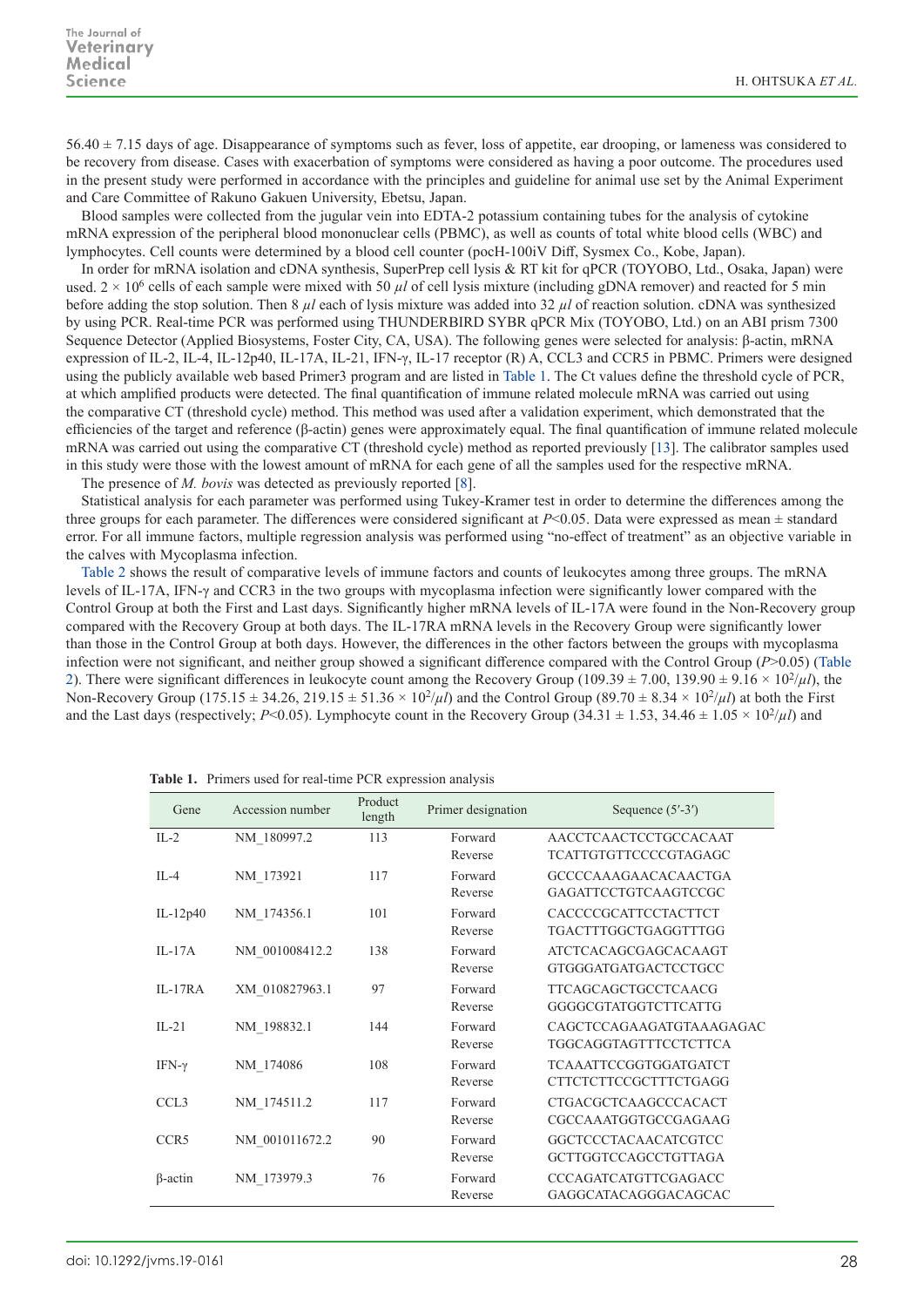| Sampling day | Unfavorable group<br>$(N=13)$  | Favorable group<br>$(N=51)$   | $P$ value | Control group<br>$(N=14)$ |
|--------------|--------------------------------|-------------------------------|-----------|---------------------------|
| First        | $3.20 \pm 0.23$                | $3.24 \pm 0.18$               |           | $4.54 \pm 0.46$           |
| Last         | $3.05 \pm 0.31$                | $2.86 \pm 0.18$               |           |                           |
| First        | $8.37 \pm 0.48$                | $8.24 \pm 0.25$               |           | $9.24 \pm 0.57$           |
| Last         | $7.20 \pm 0.75$                | $8.52 \pm 0.22$               |           |                           |
| First        | $5.25 \pm 0.55$                | $4.27 \pm 0.26$               |           | $5.21 \pm 0.42$           |
| Last         | $5.94 \pm 0.59$                | $4.60 \pm 0.22$               |           |                           |
| First        | $8.86\pm0.79$ a)               | $7.52 \pm 0.32$ <sup>a)</sup> | *         | $11.17 \pm 0.43$ b)       |
| Last         | $8.67 \pm 0.25$ <sup>a)</sup>  | $7.49 \pm 0.35$ <sup>a)</sup> | $\ast$    |                           |
| First        | $4.94 \pm 0.32$                | $4.37 \pm 0.15$ <sup>a)</sup> |           | $6.63 \pm 0.46$ b)        |
| Last         | $5.11 \pm 0.28$                | $4.10 \pm 0.13$ <sup>a)</sup> |           |                           |
| First        | $7.26 \pm 0.78$ <sup>a)</sup>  | $8.10 \pm 0.24$               |           | $9.53 \pm 0.51$ b)        |
| Last         | $8.41 \pm 0.36$                | $7.91 \pm 0.21$               |           |                           |
| First        | $10.32 \pm 0.38$ <sup>a)</sup> | $9.93 \pm 0.27$ <sup>a)</sup> |           | $13.15 \pm 0.43$ b)       |
| Last         | $10.56 \pm 0.61$ <sup>a)</sup> | $9.80 \pm 0.38$ <sup>a)</sup> |           |                           |
| First        | $8.13 \pm 0.57$                | $6.75 \pm 0.31$               |           | $8.23 \pm 0.40$           |
| Last         | $8.23 \pm 0.53$                | $6.52 \pm 0.28$               |           |                           |
| First        | $5.09 \pm 0.43$ <sup>a)</sup>  | $4.97 \pm 0.21$ <sup>a)</sup> |           | $7.84 \pm 0.65$ b)        |
| Last         | $5.20 \pm 0.49$ <sup>a)</sup>  | $4.94 \pm 0.22$ <sup>a)</sup> |           |                           |
|              |                                |                               |           |                           |

**Table 2.** Cytokine mRNA expression of peripheral blood mononuclear cells in three groups

Data are expressed as the mean  $\pm$  SE (target gene mRNA/ $\beta$ -actin gene mRNA). Values denote relative expression of each parameters mRNA. Different letters indicate significant difference among groups (*P*<0.05). *P* value means significant difference between two infected groups.

the Non-Recovery Group (30.28  $\pm$  2.68, 28.69  $\pm$  1.92  $\times$  10<sup>2</sup>/ $\mu$ ) were significantly lower compared with the Control Group (42.37)  $\pm$  3.01 × 10<sup>2</sup>/ $\mu$ *l*) at both sampling days (*P*<0.05 for both days). But a significant difference in the numbers of lymphocytes and granulocytes was not found between two infected groups (data not shown).

Mycoplasma induces a broad range of immunomodulatory events by directly affecting on macrophages, neutrophils, and lymphocytes, and by indirectly affecting through induction of cytokine secretion from immune cells [[16\]](#page-3-3). In the calves with experimental *M. bovis* respiratory infection, markedly increase in the blood IL-17A level was detected at 14 days after infection, but no significant difference of IL-17A at 7 days [[1](#page-3-7)]. It was reported that the expression levels of IL17A and IFN-β in bronchoalveolar lavage fluid decreased in the severe *M. pneumoniae* pneumonia children comparing to healthy children [\[23](#page-3-8)]. Since *M. bovis* causes the downregulation of lymphocyte proliferative responses to various mitogens *in vitro* [\[19](#page-3-9)], *M. bovis* appears to directly suppress lymphocyte function. Vanden Bush [[20\]](#page-3-10) indicated that *M. bovis* induces apoptotic death of bovine lymphocytes. In experimental sheep nasally infected with *M. agalactiae*, a prolonged depletion of peripheral T lymphocytes was induced [[14](#page-3-11)]. We found lower mRNA levels of IL-17A, IFN-γ and CCR5 and counts of lymphocyte in the two groups with *M. bovis* infection compared to those in the Control Group. Suppression of lymphocyte function might have lowered several cytokines mRNA expression in the calves with *M. bovis* infection. Previous study indicated that experimental lung infection of cattle with *M. bovis* resulted in a Th2-skewed immune response [[21](#page-3-12)]. Kurata *et al.* [[12](#page-3-13)] showed that both Transforming Growth Factor (TGF)-β and IL-10 were involved in the suppression of IL-17A production in mouse with *M. pneumoniae* antigens stimulation both *in vivo* and *in vitro*. On the other hand, CCR5 is predominantly expressed on T cells, as a receptor to mediate chemotactic activity [\[17\]](#page-3-14). This study observed the lower mRNA level of CCR5 in the two groups with mycoplasma infection. Since CCR5 is required for the Th1 cell-selective transmigration [[11](#page-3-15)], it is possible that lower CCR5 decreased IFN-γ production by T cells in the calves with *M. bovis* infection. Therefore, the imbalance among Th1 cells, Th2 cells and Th17 cells might influence pathophysiological mechanisms or disease outcomes in *M. bovis* infection of calves.

This study observed a significant difference in IL-17A at the First day using the multiple regression analysis with no-effect of treatment as the dependent variable. Previous study indicated higher frequencies of Th17 cell percentage in PBMC and higher levels of serum IL-17 were detected in patients with refractory *M. pneumoniae* infections [\[7](#page-3-16)]. This study indicated no increase of TGF-β level and peripheral lymphocyte count in the patients with *M. pneumoniae* pneumonia, and we speculated that in imbalance of circulating effector subset of CD4<sup>+</sup> T cells might be associated with the deterioration of pulmonary injury in patients with *M. pneumoniae* infections. Although IL-17A mRNA levels were lower in two infected groups compared with that in the Control Group in our present study, the imbalance among effector T cells might have influenced disease outcomes in mycoplasma infection of calves.

IL-17RA is expressed in leucocytes, epithelial cells or other cells [[9\]](#page-3-17). Signaling downstream of IL-17RA mediates NF-κB activation, leading to the production of pro-inflammatory cytokines and chemokines [\[18](#page-3-18)]. It has been demonstrated in infectious models in which neutrophils are crucial for host defense, that IL-17RA deficiency results in reduced chemokine levels, reduced neutrophil numbers, and increased susceptibility to infection [[3, 24](#page-3-19)]. Since a lack of IL-17RA expression was found in the affected